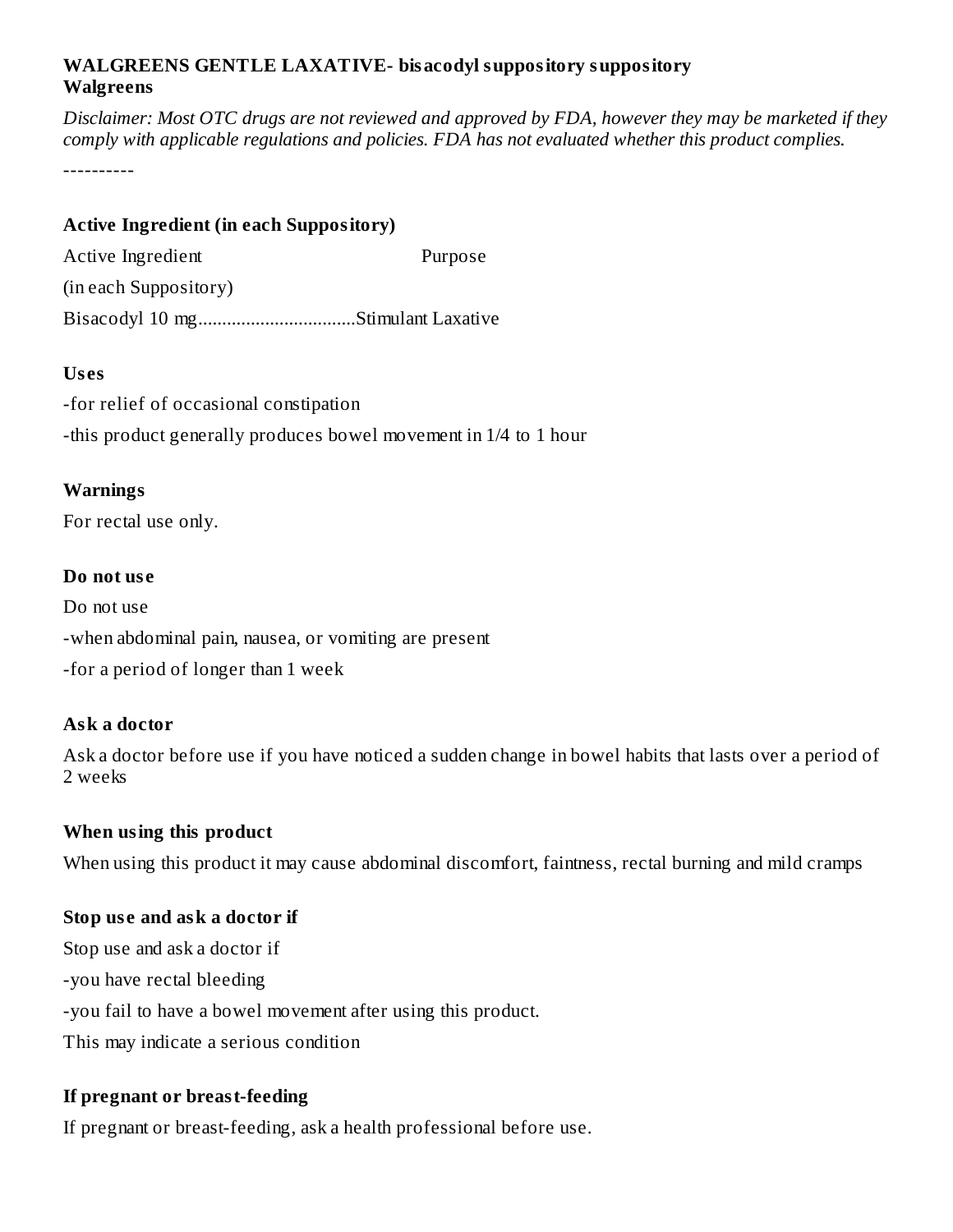#### **Keep out of reach of children**

Keep out of reach of children. If swallowed, get medical help or contact a Poison Control Center right away.

#### **Directions**

-detach one suppository from the strip -remove wrapper before inserting into the rectum adults and children 12 years of age and older 1 suppository once daily children 6 to under 12 years 1/2 suppository once daily children under 6 years do not use

# **Other information**

Other information -Store at room temperature. Do not exceed 30  $\mathrm{^{10}OIC}$  (86  $\mathrm{^{10}OFr}$ ) -Lot No. & Exp. Date: see wrapper or box

#### **Inactive ingredient**

Inactive ingredient hydrogenated vegetable oil

#### **Directions**

-detach one suppository from the strip -remove wrapper before inserting into the rectum

adults and children 12 years of age and older 1 suppository once daily children 6 to under 12 years 1/2 suppository once daily children under 6 years do not use

#### **Label**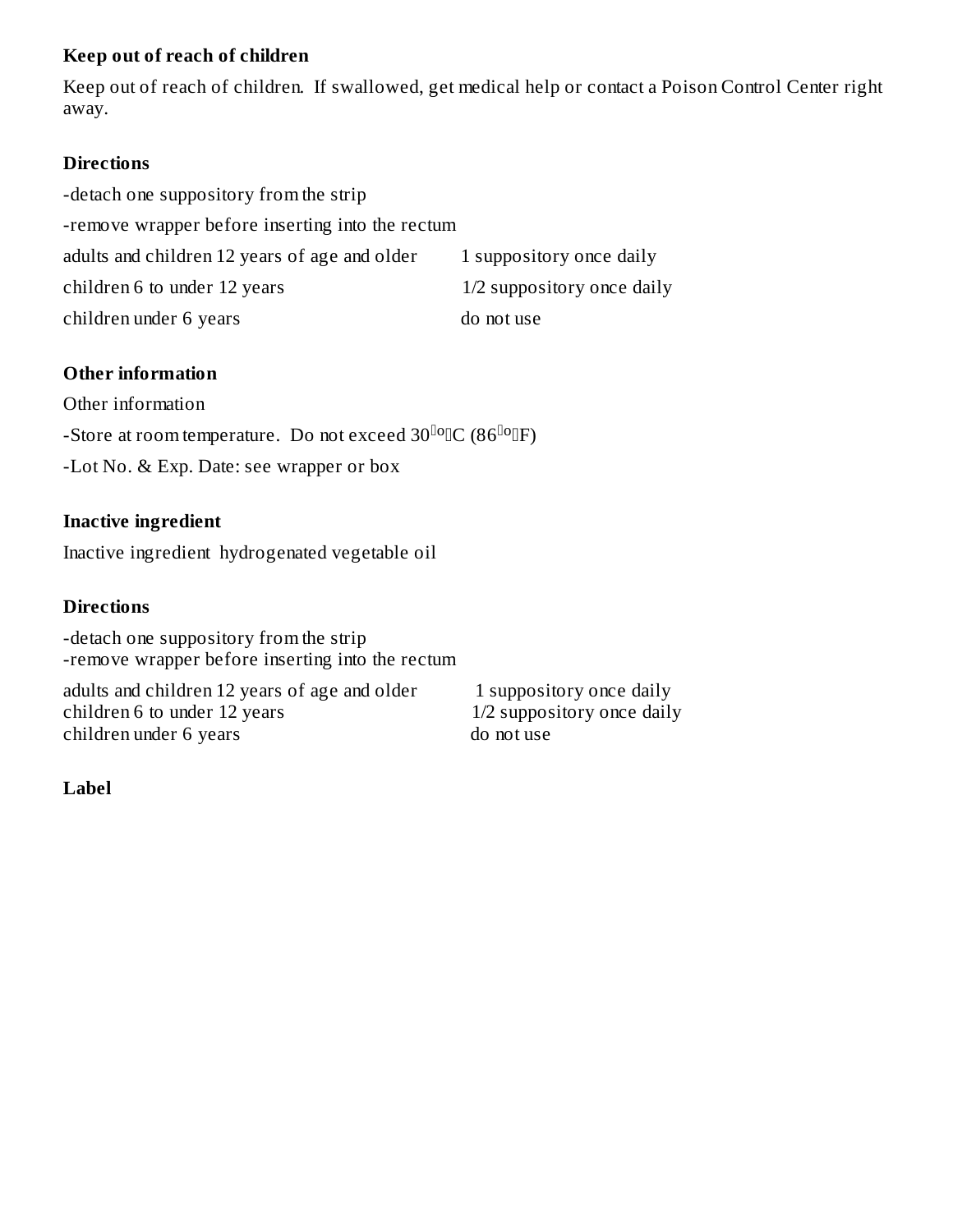

| <b>WALGREENS GENTLE LAXATIVE</b>                                            |                       |                    |                          |               |                    |
|-----------------------------------------------------------------------------|-----------------------|--------------------|--------------------------|---------------|--------------------|
| bisacodyl suppository suppository                                           |                       |                    |                          |               |                    |
|                                                                             |                       |                    |                          |               |                    |
| <b>Product Information</b>                                                  |                       |                    |                          |               |                    |
| <b>Product Type</b>                                                         | <b>HUMAN OTC DRUG</b> | Item Code (Source) |                          | NDC:0363-0466 |                    |
| <b>Route of Administration</b>                                              | <b>RECTAL</b>         |                    |                          |               |                    |
|                                                                             |                       |                    |                          |               |                    |
|                                                                             |                       |                    |                          |               |                    |
| <b>Active Ingredient/Active Moiety</b>                                      |                       |                    |                          |               |                    |
| <b>Ingredient Name</b>                                                      |                       |                    | <b>Basis of Strength</b> |               | <b>Strength</b>    |
| BISACODYL (UNII: 10 X0 70 9 Y6 I) (DEACETYLBISACODYL - UNII: R0 90 78 E41Y) |                       |                    | <b>BISACODYL</b>         |               | 10 mg in $2000$ mg |
|                                                                             |                       |                    |                          |               |                    |